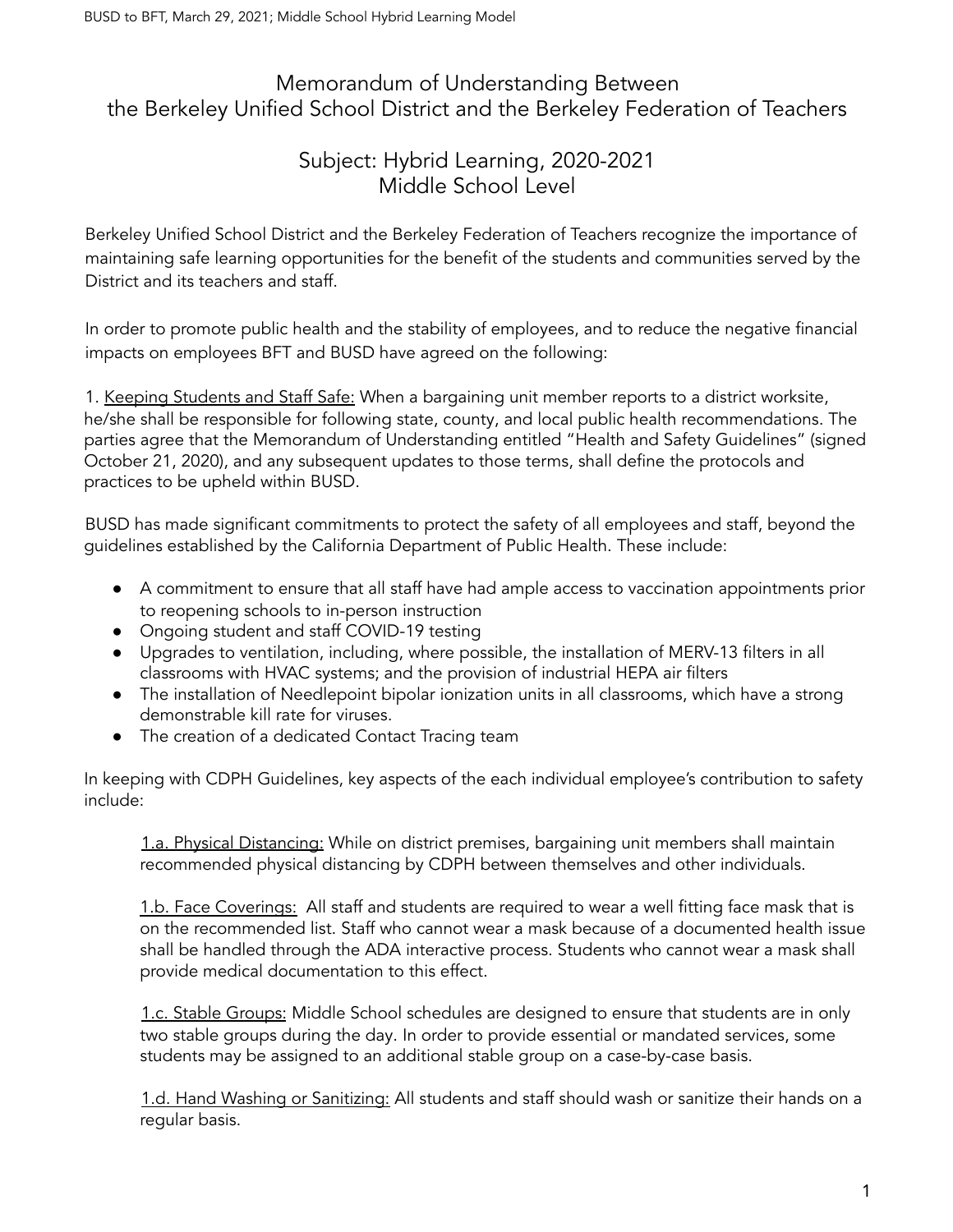1.e. Classroom Cleaning and Sanitizing: The District will provide unit members supplies (spray cleaner, disinfectant spray, wipes, and disposable gloves) for the light cleaning and sanitizing of classrooms, and ensure that all staff are trained to perform this cleaning.

1.f. Class Quarantining and/or Isolation: In the event that a classroom teacher is required, after the process of case investigation is concluded, to quarantine due to possible exposure to COVID-19, and if a substitute teacher cannot be identified, all in-person activities for that teacher will cease during the 14-calendar day period of the quarantine. The teacher will revert to the schedule for Distance Learning Only teachers (see below).

In the event that a teacher must be isolated for 10 calendar days because they have tested positive for COVID-19, the teacher may continue to teach using the schedule for Distance Learning Only teachers, or may use the leave described in the October 21, 2020 Memorandum of Understanding, "Health and Safety Guidelines."

1.g. Classroom Configuration: Classroom capacities (the number of people in a room at any given time) will be determined in keeping with current Public Health guidelines for each classroom by each principal, using information about the available square footage of each classroom. The district will provide examples of room configurations that comply with these guidelines and maximize students' opportunities to be in school in-person.

### 2. WORK LOCATION:

2.a. In-Person Instruction: From April 12, 2021 to the end of the 2020-2021 school year, bargaining unit members shall be required to work in their classroom for the in-person components of their duty day. Each bargaining unit member shall apply for and receive from the district a set of specific accommodations related to individual health issues in order for this requirement to be modified.

2.b. Substitute Teachers/Coverage for In Person: The district will make every effort to find substitute teachers for every classroom for which there is not a classroom teacher. In the event that a substitute is not available, Teachers and any certificated staff will be offered the opportunity to volunteer to be assigned to the classroom. If a volunteer is part time and is willing to increase their FTE to work in person covering a classroom they will be treated as if they are full time in making assignments and will be paid accordingly.

2.c Work From Home: In the event that there is no adequate instructional space (as defined by current CDPH Guidelines) for an individual TSA, Special Education teacher, or counselor, the principal may approve that this individual deliver all instruction from home.

3. TRANSITION TO IN-PERSON LEARNING: Instructional schedules described in this MOU shall be in effect until City health guidance to schools requires a change (e.g. a return to the previous bargained distance learning schedule because of changes in public health conditions).

- Wednesday March 24 and 31 will consist of only the Advisory class at 9:15, but small group supports will be cancelled.
- On Monday, March 29th, the morning Advisory class will be cancelled.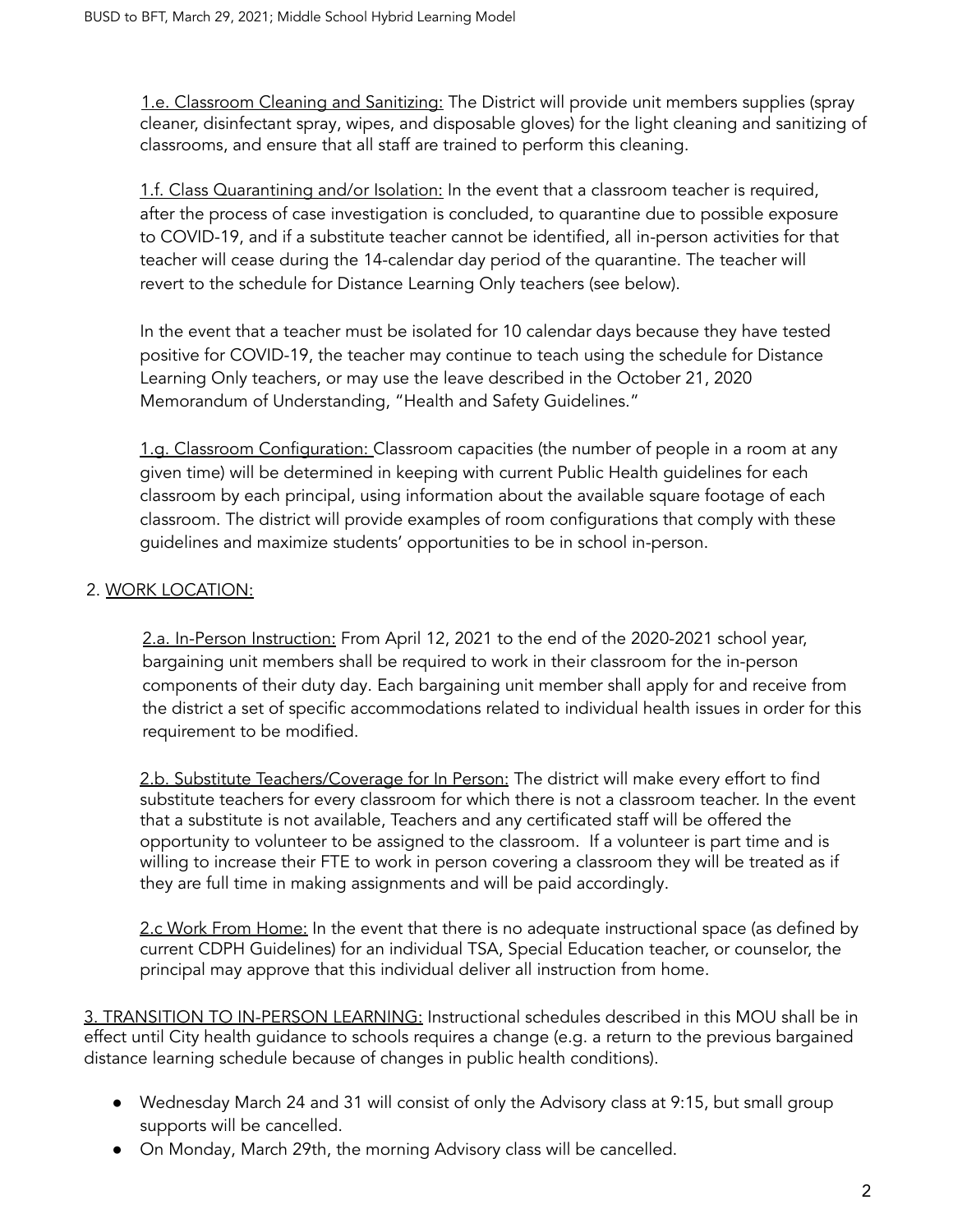● Thursday, April 1 and Friday April 2 will also consist of only the Advisory class at 9:15, and regular Zoom classes will be replaced with independent assignments. Distance Learning only teachers are not required to come to campus on Thursday and Friday but are required to participate in all staff meetings and training on those days. If there is help getting ready for in-person that Distance Learning only teachers can assist with on those days from home, administrators can expect those teachers to work their duty day.

4. INSTRUCTIONAL SCHEDULE: Monday, Tuesday, Thursday, and Friday will include a regular schedule of live online synchronous instruction and in-person instruction for small groups of students. A full listing of the components of teachers' duties is below, and described in more detail in the schedules for middle school. Key elements of the duty day include:

- Live, synchronous class instruction
- In-Person Instruction
- **•** Arrival and Dismissal Support
- Lunch, Passing, & Transition Supervision
- Light cleaning in the classroom
- Equity-based parent communication
- Preparation time

#### 4.a.1. Grades 6-8, Minutes Per Day (Mondays, Tuesday, Thursdays, and Fridays)

The following are key elements of the middle school hybrid learning day:

- The duty day for middle school teachers will commence at 8:15 and end at 3:25.
- Teachers will receive preparation times as follows:
	- Monday, Tuesday, Wednesday, Thursday, and Friday: 45 minutes prior to the student day
	- 50 minutes during normal prep period twice a week
	- Wednesday: 225 minutes
- Advisory 30 minutes live interaction on Wednesday
- For students who do not participate in In-Person Instruction, teachers will provide asynchronous work for students as follows: 30 minutes per class/day in grades 6-8

#### Middle Schools, Minutes Per Day (Mondays, Tuesday, Thursdays, and Fridays)

The parties will periodically review the schedule for middle schools and may make changes by mutual agreement.

The following table represents the distribution of duty day minutes for preparation time, synchronous teaching, asynchronous work, and in-person instruction for the duty day (Monday, Tuesday, Thursday, and Friday), by grade level.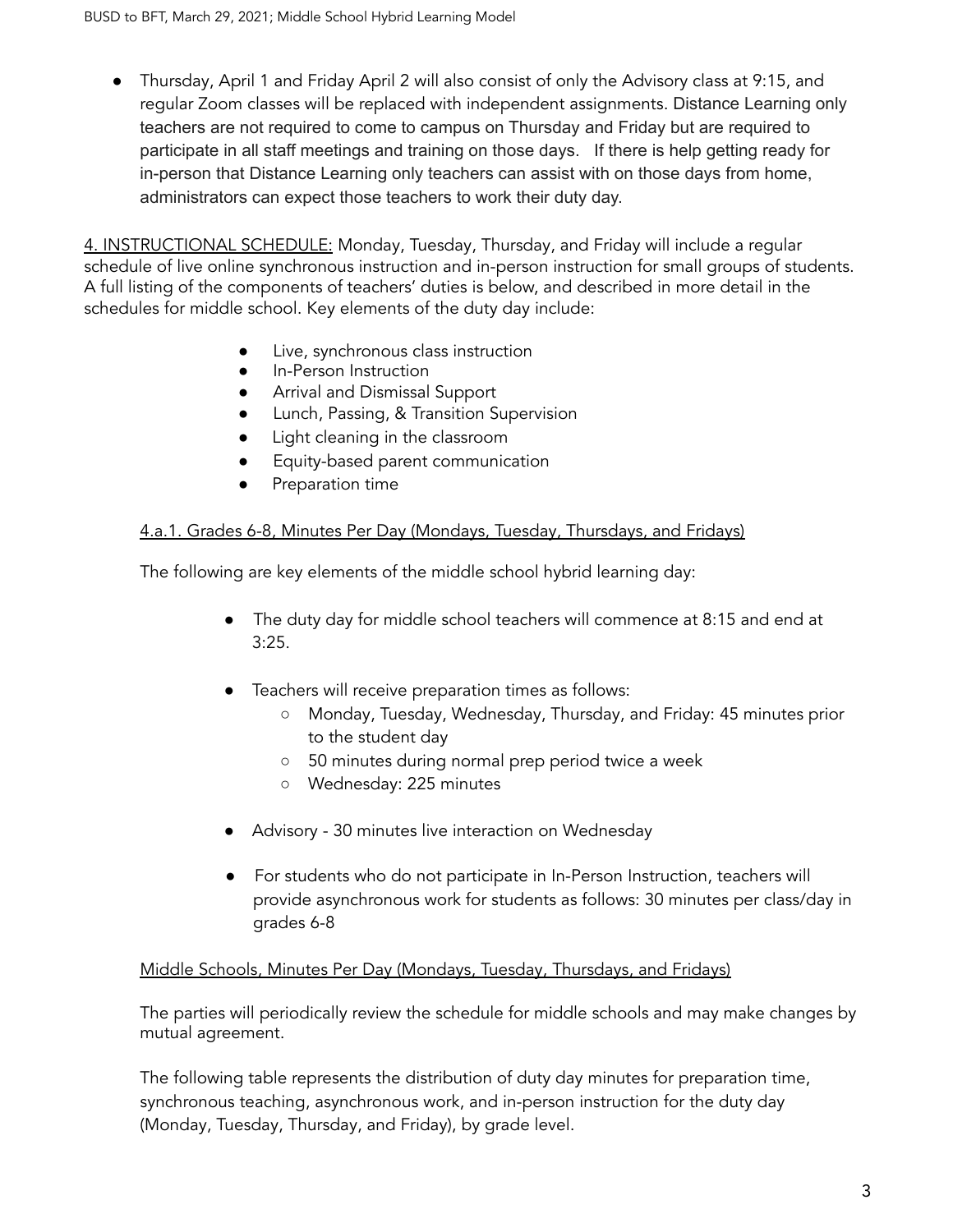| Grade Level | <b>CA Minimum</b><br>Requirement | Synchronous<br>Teaching | In-Person<br>Teaching | Maximum<br>Asynchronou<br>s Work<br>(for students)<br>not<br>in-person) | Preparation<br>Time | Arrival and<br>Dismissal<br>Support | Light<br>Classroom<br>Cleaning | Total<br>Duty Day<br>(Max 400) |
|-------------|----------------------------------|-------------------------|-----------------------|-------------------------------------------------------------------------|---------------------|-------------------------------------|--------------------------------|--------------------------------|
| Grades 6-8  | 240                              | 150                     | 120                   | 30 per class                                                            | 45-105              | 30                                  | 10                             | 400                            |

#### 4.a.2. Grades, 6-8, Minutes Per Day (Wednesdays)

Wednesdays are different from other days of the week and will consist of:

- Advisory (30 minutes)
- Collaboration
- Preparation
- Faculty meetings
- Professional development

Wednesdays are described in more detail in the schedules for Grades 6-8 that are attached to this memorandum.

All bargaining unit members will be expected to participate in collaboration as specified for their position in the collective bargaining agreement, to be conducted virtually while in Distance Learning.

The following table represents the duty day, Monday - Friday.

|       | Middle School SCHEDULE: Hybrid Learning Model |          |           |                    |          |  |
|-------|-----------------------------------------------|----------|-----------|--------------------|----------|--|
|       | Monday                                        | Tuesday  | Wednesday | Thursday           | Friday   |  |
| 8:00  |                                               | Period 0 |           |                    | Period 0 |  |
| 8:15  |                                               |          |           |                    |          |  |
| 8:30  |                                               |          |           |                    |          |  |
| 8:45  |                                               |          |           |                    |          |  |
| 9:00  |                                               |          | Advisory  |                    |          |  |
| 9:15  | Period 1                                      | Period 2 |           | Period 1           | Period 2 |  |
| 9:30  |                                               |          |           |                    |          |  |
| 9:45  | Passing 9:50-10:00                            |          |           | Passing 9:50-10:00 |          |  |
| 10:00 |                                               |          |           |                    |          |  |
| 10:15 | Period 3                                      | Period 4 |           | Period 3           | Period 4 |  |
| 10:30 |                                               |          |           |                    |          |  |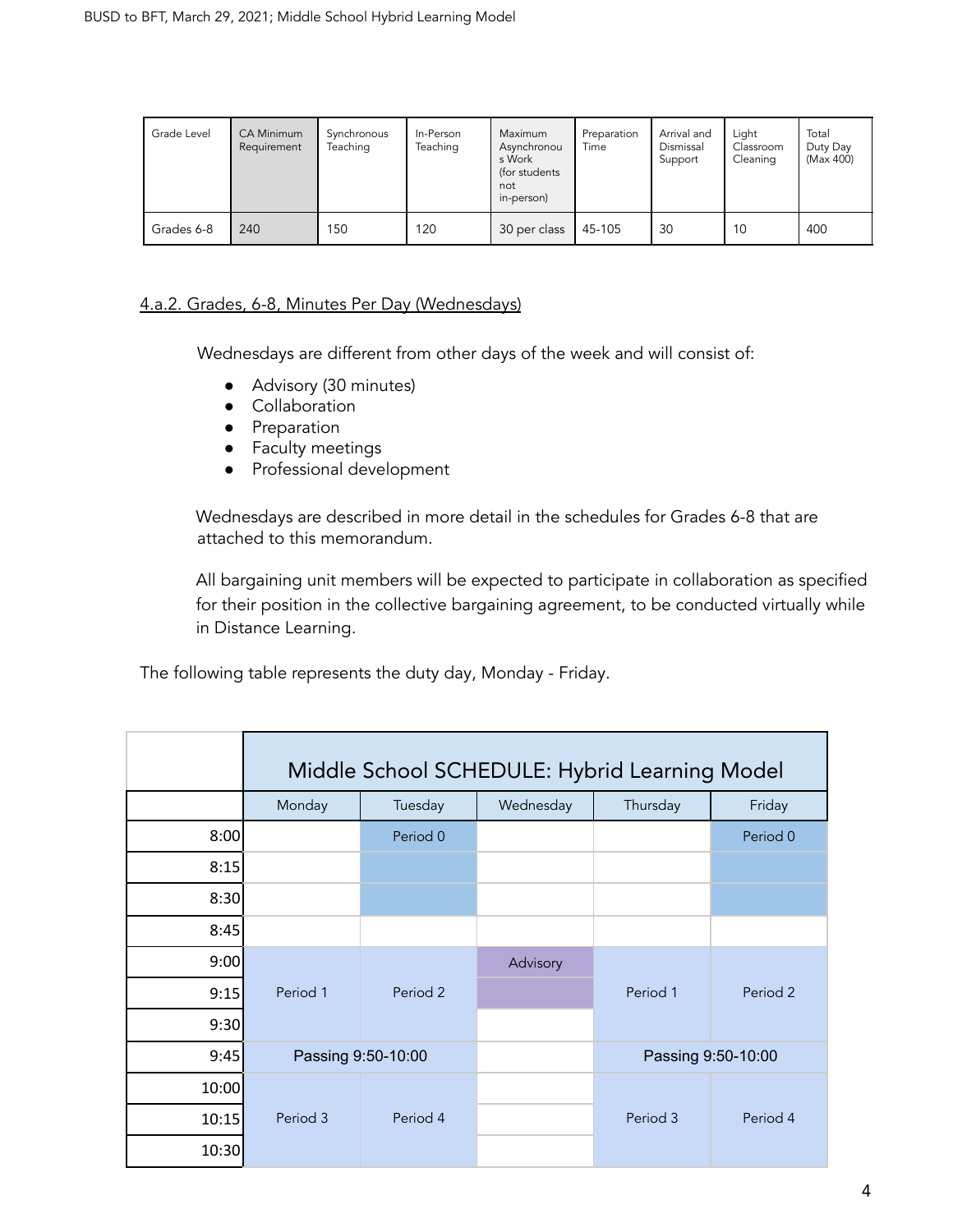| 10:45 | Passing 10:50-11:00         |                             |                           | Passing 10:50-11:00         |                             |  |
|-------|-----------------------------|-----------------------------|---------------------------|-----------------------------|-----------------------------|--|
| 11:00 |                             |                             |                           |                             |                             |  |
| 11:15 | Period 5                    | Period 6                    |                           | Period 5                    | Period 6                    |  |
| 11:30 |                             |                             |                           |                             |                             |  |
| 11:45 | ends at 11:50               |                             |                           | ends at 11:50               |                             |  |
| 12:00 |                             |                             | <b>Duty Free</b><br>Lunch |                             |                             |  |
| 12:15 |                             |                             |                           |                             |                             |  |
| 12:30 |                             |                             |                           |                             |                             |  |
| 12:45 | <b>Stable Group Support</b> |                             |                           | <b>Stable Group Support</b> |                             |  |
| 1:00  | In-Person                   | In-Person                   |                           | In-Person                   | In-Person                   |  |
| 1:15  | <b>Stable Groups</b>        | <b>Stable Groups</b>        |                           | <b>Stable Groups</b>        | <b>Stable Groups</b>        |  |
| 1:30  | $\mathbf{A}$                | A                           |                           | B                           | B                           |  |
| 1:45  | <b>SEL</b>                  | <b>SEL</b>                  |                           | <b>SEL</b>                  | <b>SEL</b>                  |  |
| 2:00  | Academics                   | <b>Academics</b>            | Faculty                   | <b>Academics</b>            | Academics                   |  |
| 2:15  | Enrichment                  | Enrichment                  | 8 <sup>2</sup>            | Enrichment                  | Enrichment                  |  |
|       |                             |                             |                           |                             |                             |  |
| 2:30  |                             |                             | Dept                      |                             |                             |  |
| 2:45  |                             |                             | Meetings                  |                             |                             |  |
| 3:00  |                             | <b>Stable Group Support</b> |                           |                             | <b>Stable Group Support</b> |  |

4.b. Distance Learning Students: During the period of hybrid learning, families may elect to keep their child(ren) home for any reason.

Families will be permitted to choose to participate in In-Person instruction or Distance Learning at the beginning of this agreement, and may make a different decision for any reason.

### **4.c. Voluntary Options:**

In-Person Small Group Support in Morning: The District has an interest in small group support being established as a method for providing additional in-person support to students who are struggling most with distance learning for reasons that may include:

- Absenteeism during Distance Learning
- Persistent Technology/Access Issues
- Below Grade Level, and is prioritized by the school COST team for URGENT Intervention
- Emotional and/or behavioral challenges that are worsened by Distance Learning
- Previously receiving intervention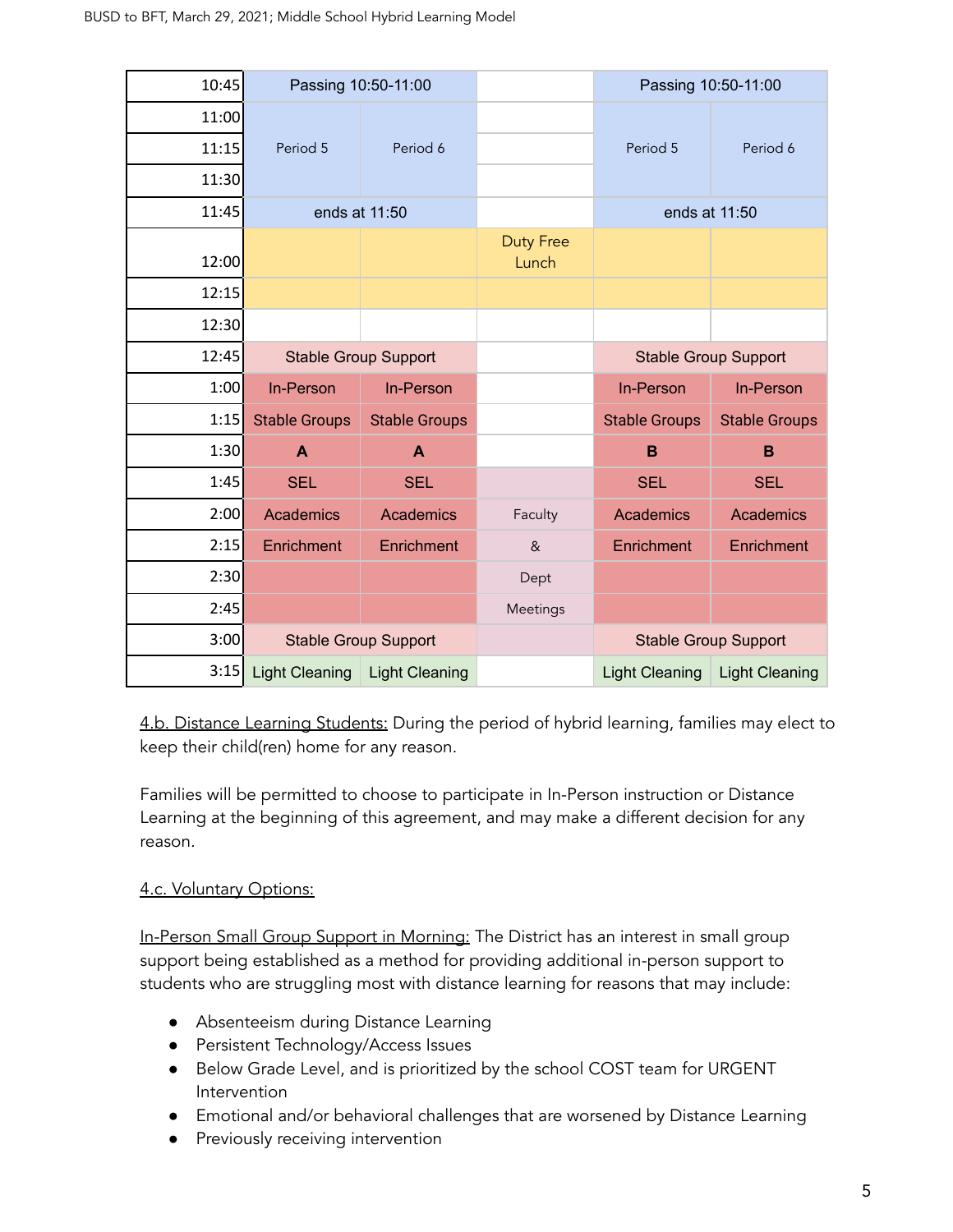● Family distress such as housing, food, or job insecurity

If teachers work with 3-6 students in person during Distance Learning, teachers will receive "equal time" hours of curriculum development pay.

Wednesday Virtual Small Group Support: If teachers work with students from their classes, teachers will receive teacher hourly pay for Distance Learning Small Groups held in place of Prep Time.

4.d. In-Person Instruction: From 1:00 pm to 3:00 pm, teachers will offer in-person instruction to students in either Group A or Group B. During this period, students in either A or B group will participate in one in-person stable group per day. Teachers will be responsible to prep one hour long lesson per week. If teachers are needed and volunteer to prep more than one hour per week they will receive curriculum development rate pay for each hour of lesson planned.

4.e. Arrival and Dismissal Support: From 12:45 - 1:00, when students are arriving to school, and from 3:00 - 3:15, teachers will provide support to the principal and other school personnel to ensure an orderly and safe transition for students. Arrival and Dismissal Support may consist of supervising the teacher's own Group A or Group B students; escorting student to and from a designated pick-up or drop-off area; supporting social distancing between students and between cohorts; and ensuring compliance about other health protocols, such as the use of face coverings and hand sanitizing.

4.f. Voluntary Frontline Daily Health Screening: From 12:30 - 1:00, unit members can support other school personnel to review the results of the Frontline Daily Health Screener. The purpose of this screener is to ensure that students do not come to school with symptoms of COVID-19. These staff members will receive a stipend of \$100 per week (\$20 per day) for this work.

4.g. Period 0 and Extra Course Offerings: Subjects taught in these classes are important during distance learning. This MOU establishes a schedule for the provision of synchronous or in person teaching twice a week for 45 minutes each.

4.h. A and B Groups: Teachers will work with their school administrator(s) to propose A and B groups for hybrid learning. Both parties recognize that students' assignment to these groups shall support several goals, including balanced instructional groups and access to ELD, intervention, and Special Education support.

4.i. Advisory: Advisory is established as a routine method for working with individual students on executive functioning skills, and social emotional learning. BUSD administrators will collaborate with volunteer Middle School Counselors and Teachers to build the weekly advisory lessons.

4.j.Independent Work & Homework: Asynchronous work provided by the teachers to the students throughout the week (approximately 30 minutes per class period daily).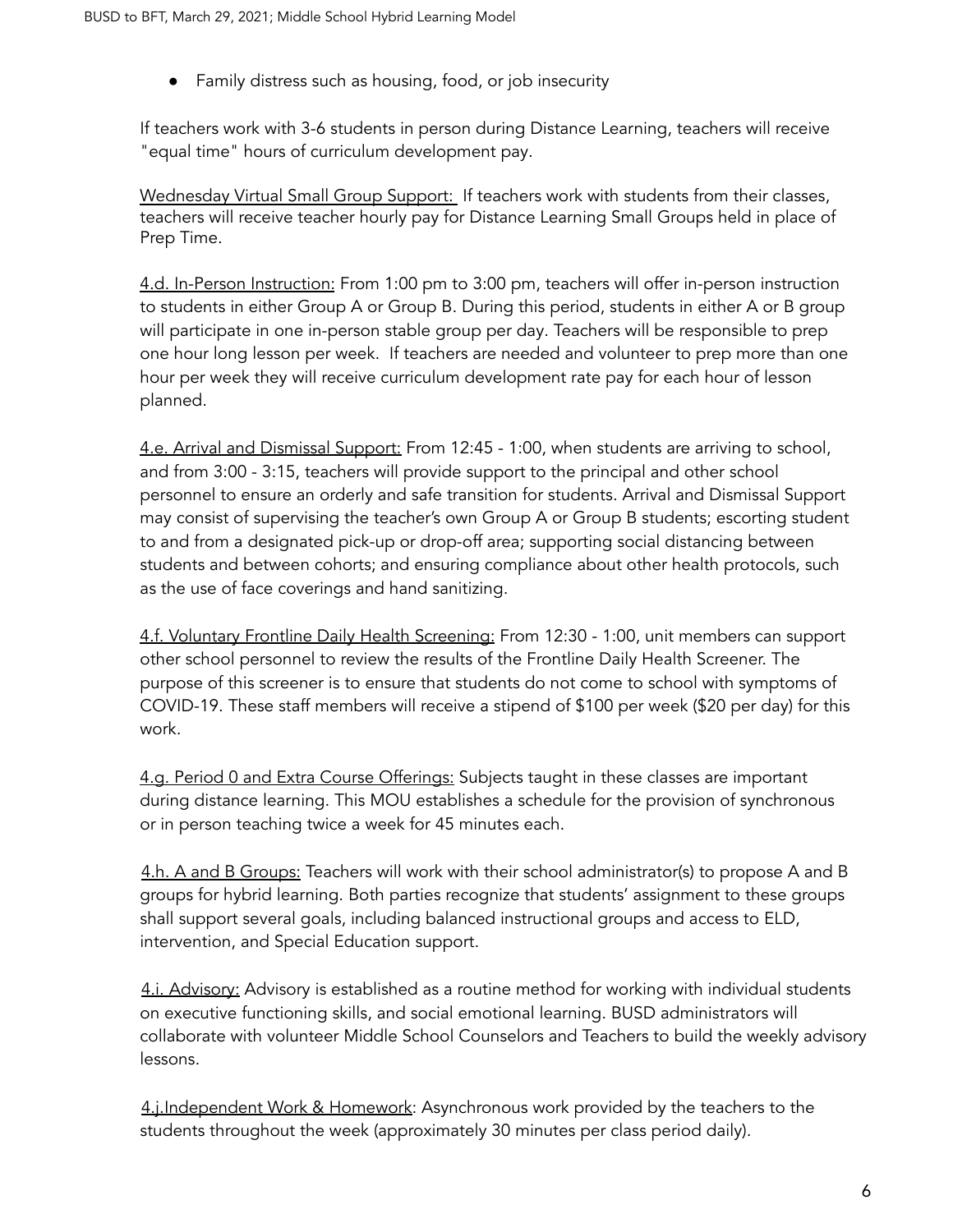4.k. Employee COVID-19 Testing: BUSD will make every effort to schedule unit member COVID-19 testing at a time that is convenient for unit members. However, all unit members are expected to comply with employee testing mandates, and each member will prioritize being tested.

4.l. Light Classroom Cleaning: For use only in their classroom or instructional space, unit members will be provided with disinfectant wipes or spray. A 10-minute period of the duty day is dedicated to light classroom cleaning such as wiping down tables, computer keyboards, classroom supply areas. Schoolwide cleaning protocols are described in the October 21 agreement entitled "Health and Safety Guidance."

4.m. After-School Program: During this period of this agreement, middle schools will offer in-person afterschool programming. In the event that a classroom is used both during the In-Person Instruction period (1:00 - 3:00 pm) and the after-school program, the classroom will be disinfected by school custodial staff.

4.n. Class Quarantining and/or Isolation: In the event that a classroom teacher is required, after the process of case investigation is concluded, to quarantine due to possible exposure to COVID-19, all in-person activities (In-Person Instruction) for that teacher will cease during the 14-calendar day period of the quarantine. The teacher will revert to the schedule for Distance Learning Only teachers.

In the event that a teacher must be isolated for 10 calendar days because they have tested positive for COVID-19, the teacher may continue to teach using the schedule for Distance Learning Only teachers, or may use the leave described in the October 21, 2020 Memorandum of Understanding, "Health and Safety Guidelines."

4.o. "Distance Learning Only Teachers": Both parties recognize that some unit members will not be able to work in-person if they have requested and received an ADA-compliant accommodation plan from the district because of a documented underlying health concern. Distance Learning Only Teachers will continue the Small Group Support on Wednesdays as described in the Distance Learning MOU. During the afternoon period, from 1:00 - 3:00 pm, these "Distance Learning Only" teachers will be responsible for conducting additional 5.5 hours of distance learning support for students who are at home.This can be afternoon support for DL students, lesson planning support, distanced RTI, extension of 0 or Extended Learning period to more days or other tasks. If part time, the part-time language below applies but counts Wednesday small groups as part of the time.

4.p. Part Time Teachers: Part-time teachers will take on added responsibilities based on the following chart:

| FTF. | Additional Hours from current schedule |
|------|----------------------------------------|
| በ 2  | 1.6 hours a week                       |
| በ 4  | 3.2 hours a week                       |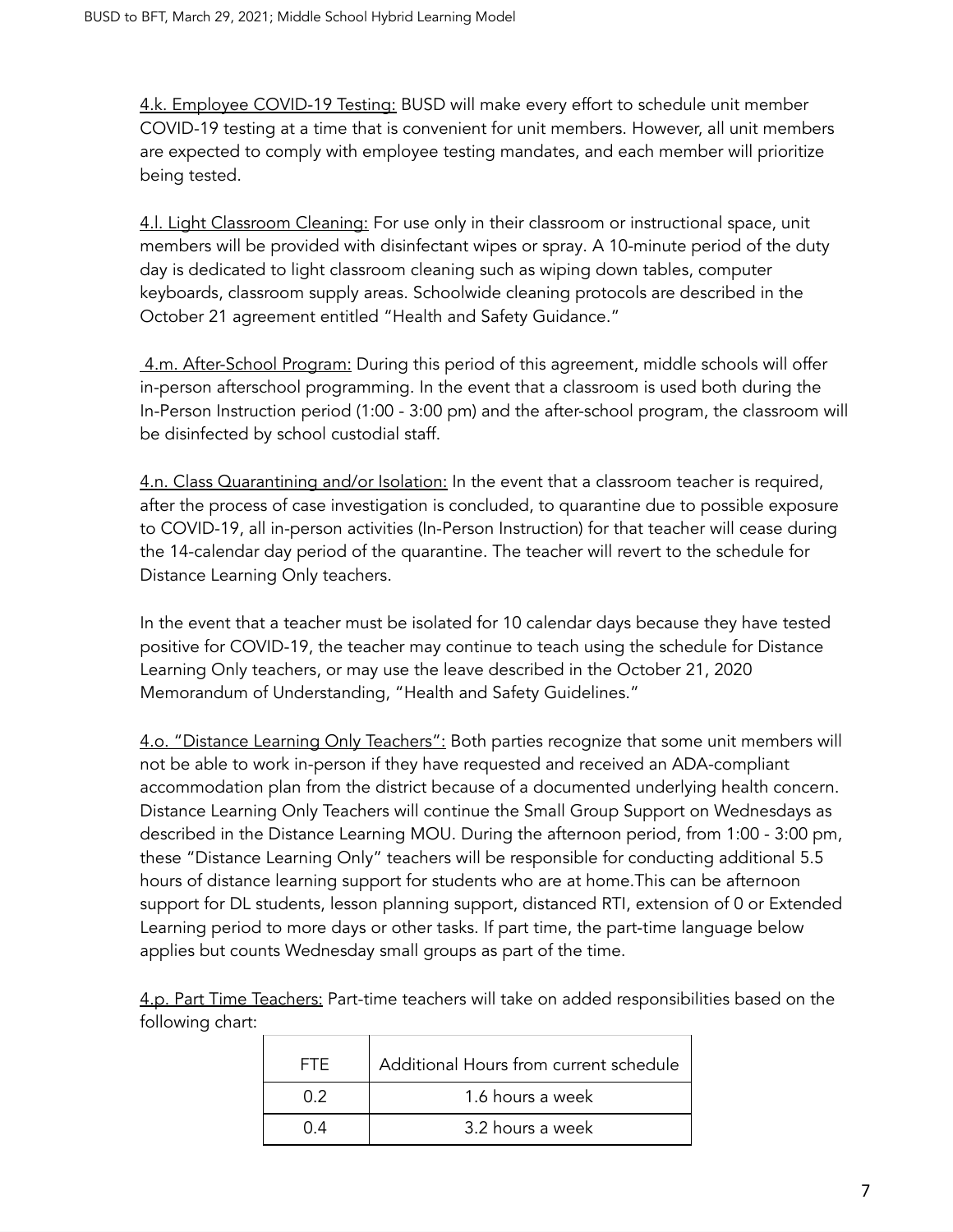| 4.8 hours a week |
|------------------|
| 6.4 hours a week |

Because each part-time teacher has a different situation, site administrators will work with each teacher individually in order to come up with a schedule that can be mutually agreed upon. Part-time teachers could include Wednesday DL small groups, afternoon support for DL students, lesson planning support, in-person RTI, an afternoon cohort, extension of 0 or Extended Learning period to more days a week and other tasks agreed upon.

Part-time teachers could have the option to work more than their FTE and will be paid per diem for extra hours. FTE could also be increased but that teacher would need to take on a corresponding DL class. The duty day does not change without mutual consent.

#### 5. SPECIAL EDUCATION

Special Education teachers will develop a daily schedule that maximizes the provision of services to students described in the Individual Education Plan, and will document these services in the Learning Emergency Plan (LEP).

When providing services in-person, the following guidelines are reflective of current CDPH Guidelines:

- Work with students from only one stable group at a time
- Work in a separate instructional space from the classroom, and clean all high-touch surfaces between instructional groups
- Maximize time outside
- Maintain more than 6 feet of distance between students and the teacher, as much possible
- Take a COVID-19 test more than once per two week interval
- Provide service through distance learning, even if students are on campus

Special Education case managers will be eligible for up to 5 hours per week of per diem pay if they work voluntarily beyond their duty day, to provide required services to students on their caseload. They cannot be required to work beyond the duty day.

#### 6. AGREEMENTS:

- a. The parties agree that maximizing in-person learning time is in the best interest of students, and will continue active discussions about how to accomplish this goal during the 2020-2021 school year. BUSD and BFT will meet on April 19, 2021 to discuss efforts to increase in-person learning time while maintaining high quality distance learning for students who need it; and no later than May 3, 2021, adjustments to this schedule that increase in-person learning time may be made.
- b. The parties agree that at any time, if state or regional guidance is provided that prevents the terms of this agreement from being implemented, the parties will negotiate any impacts to bargaining unit members.
- c. The Parties agree to continue negotiations over items within the scope of bargaining regarding school closures and reopening.
- d. The parties agree to review this agreement and continue discussion about any of its